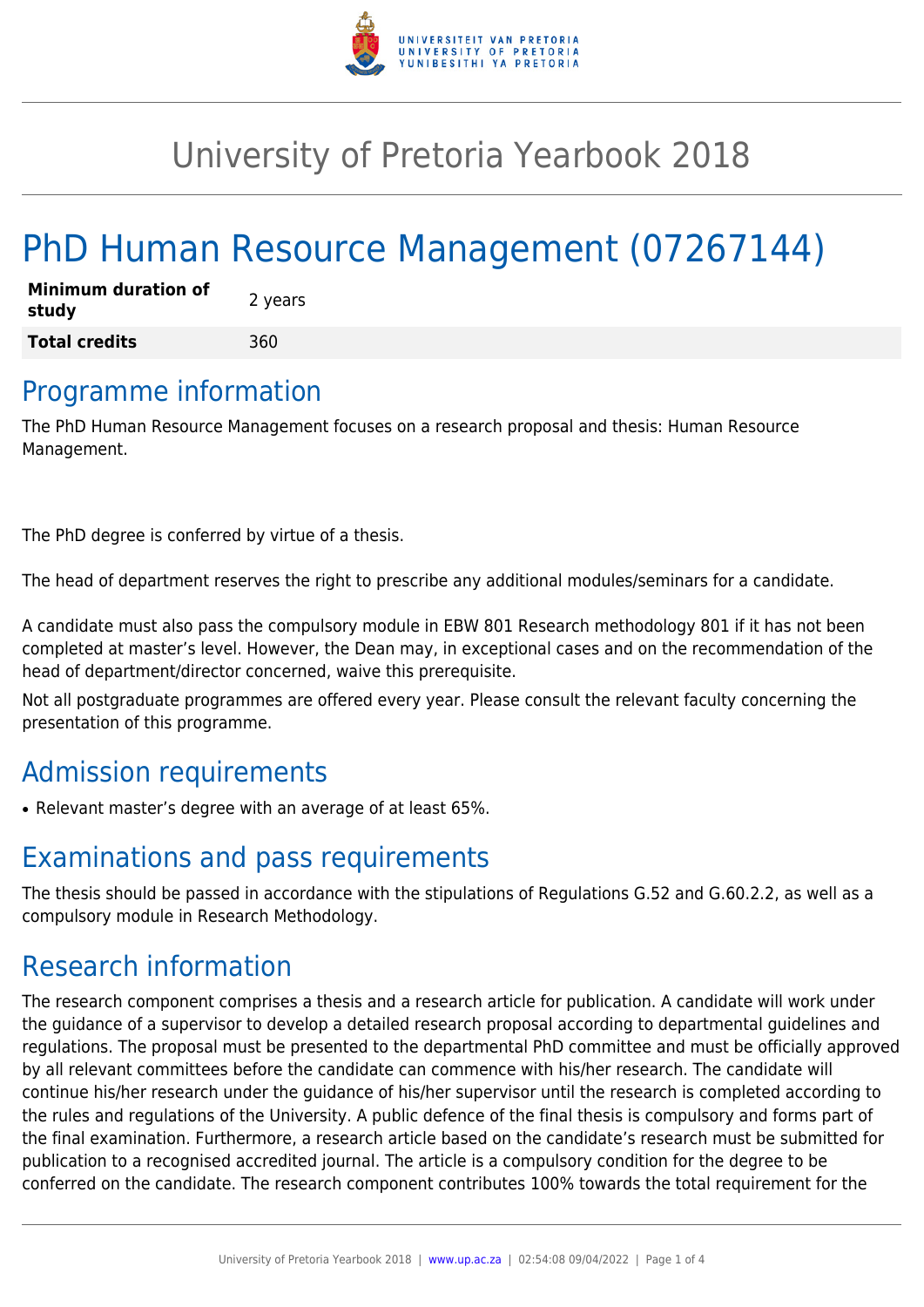

degree.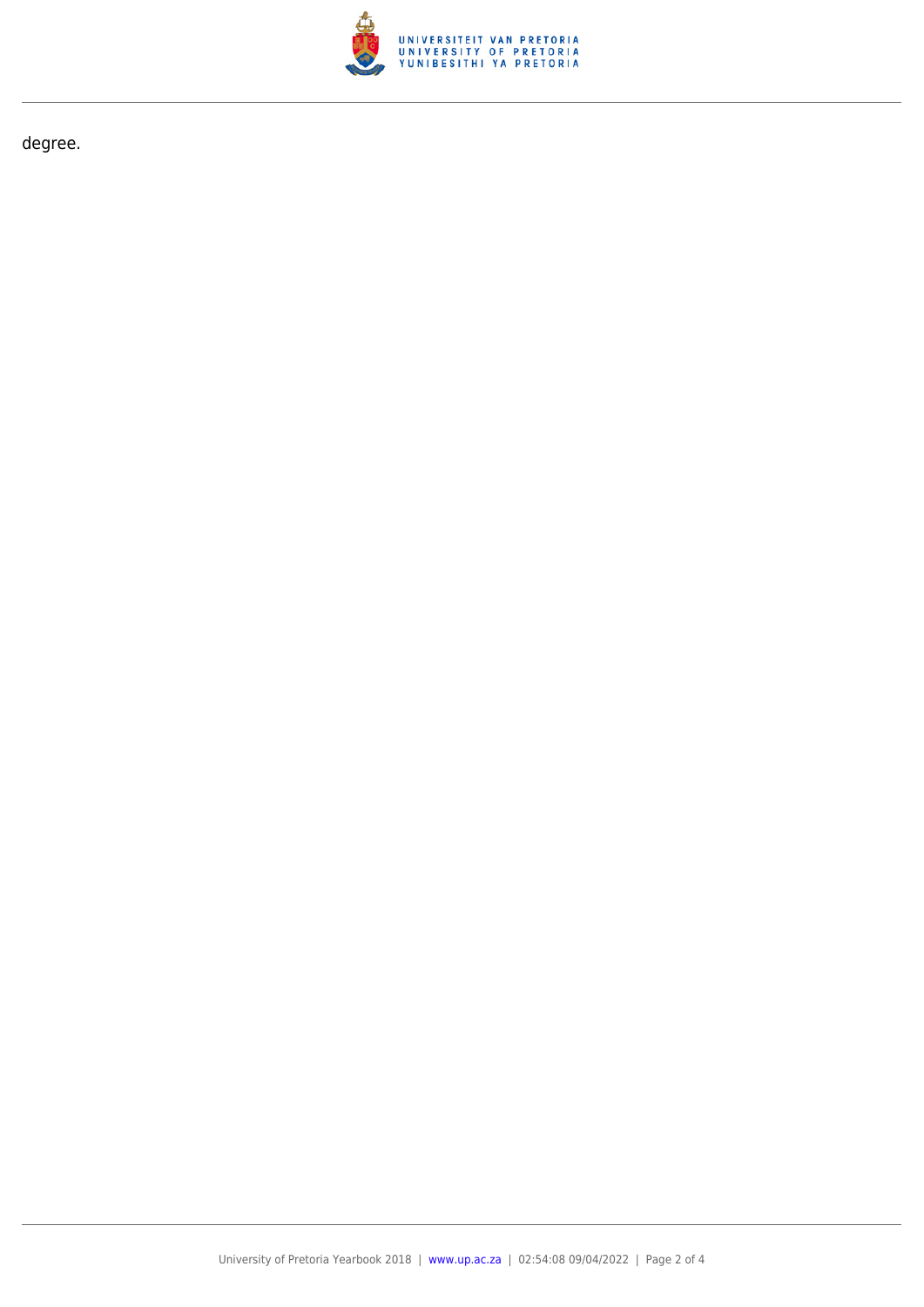

## Curriculum: Year 1

**Minimum credits: 360**

### **Core modules**

#### **Research proposal 901 (EBW 901)**

| <b>Module credits</b>         | 1.00                                          |  |
|-------------------------------|-----------------------------------------------|--|
| <b>Prerequisites</b>          | No prerequisites.                             |  |
| <b>Language of tuition</b>    | Module is presented in English                |  |
| <b>Department</b>             | Economic and Management Sciences Deans Office |  |
| <b>Period of presentation</b> | Year                                          |  |
| <b>Module content</b>         |                                               |  |
| Human resource management.    |                                               |  |
|                               |                                               |  |

#### **Thesis 995 (MHB 995)**

| <b>Module credits</b>         | 360.00                         |
|-------------------------------|--------------------------------|
| <b>Prerequisites</b>          | No prerequisites.              |
| <b>Language of tuition</b>    | Module is presented in English |
| <b>Department</b>             | Human Resource Management      |
| <b>Period of presentation</b> | Year                           |